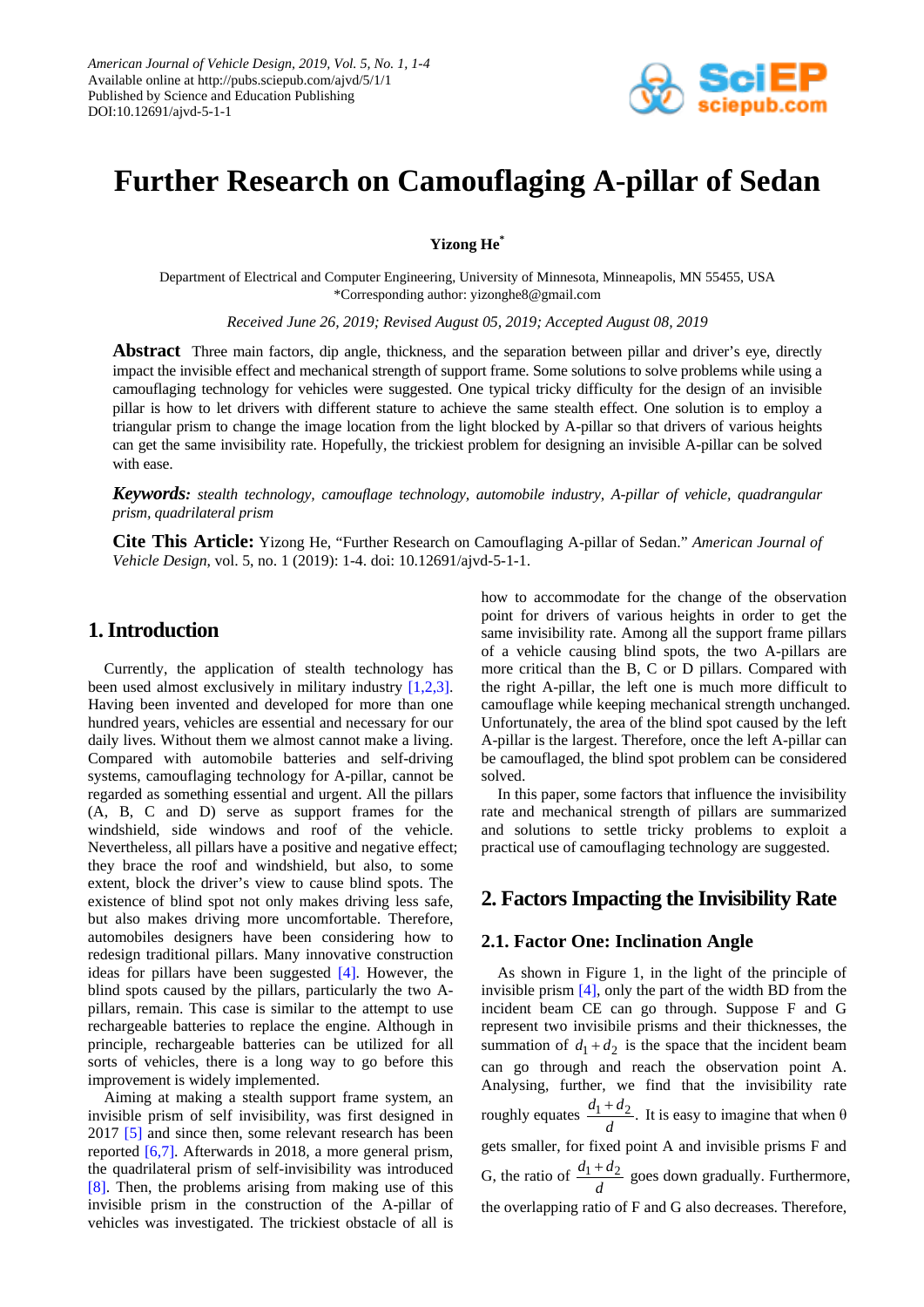the mechanical strength gets smaller. In a word, when  $\theta$ goes down, both the invisibility rate and mechanical strength go down simultaneously. On the other hand, for fixed  $\theta$ , the overlapping rate between F and G will go up if the thickness of the invisible prism shrinks, and the invisibility rate goes up linearly. It seems as if this strategy is not bad. Unfortunately, this causes the observation point to be quite narrow. In practice, both the vehicle and the observation point, the driver's eyes, remain in motion.



**Figure 1**. Illustration of the relative position between the pillar and observation point



**Figure 2.** Illustration of distance vs invisibility rate

#### **2.2. 2. Factor Two: Distance**

Figure 2 illustrates the distances between the pillars and observation point A. Suppose two pillars are parallel parting from A with a separation  $D_1$  and  $D_2$ . Although  $D_2$  is larger than  $D_1$ , CD remains to equate to C'D'. In the light of the definition of invisibility rate [5], for pillar 1, only an incident beam with roughly the width BE can reach A. Therefore, the invisibility rate roughly equates  $\frac{BE}{CF}$ . Similarly for pillar 2, the invisibility rate equates to

 $\frac{B^{\dagger}E^{\dagger}}{C^{\dagger}F^{\dagger}}$ . Obviously,  $\frac{B^{\dagger}E^{\dagger}}{C^{\dagger}F^{\dagger}}$  $\frac{B'E'}{C'F'}$  is larger than  $\frac{BE}{CF}$ . Therefore,

the larger the separation between A and the pillar, the bigger the invisibility rate.

#### **2.3. Factor Three: Size of Pillar**

Again, as shown in Figure 2, shortening B'D' and letting A be still, based on the invisibility rate formula  $\frac{B'E'}{C'F'}$ *B E C F*

increases linearly. Therefore, keeping all other parameters fixed, the smaller the size, the larger the invisibility rate. Of course, the mechanical strength of the pillar must be considered so that the size of pillar should be in some suitable range.



**Figure 3.** V-like triangular prism image formation



**Figure 4.** Δ **-** like triangular prism and image formation



**Figure 5.** Refractive light path of Figure 3



**Figure 6.** Refractive light path of Figure 4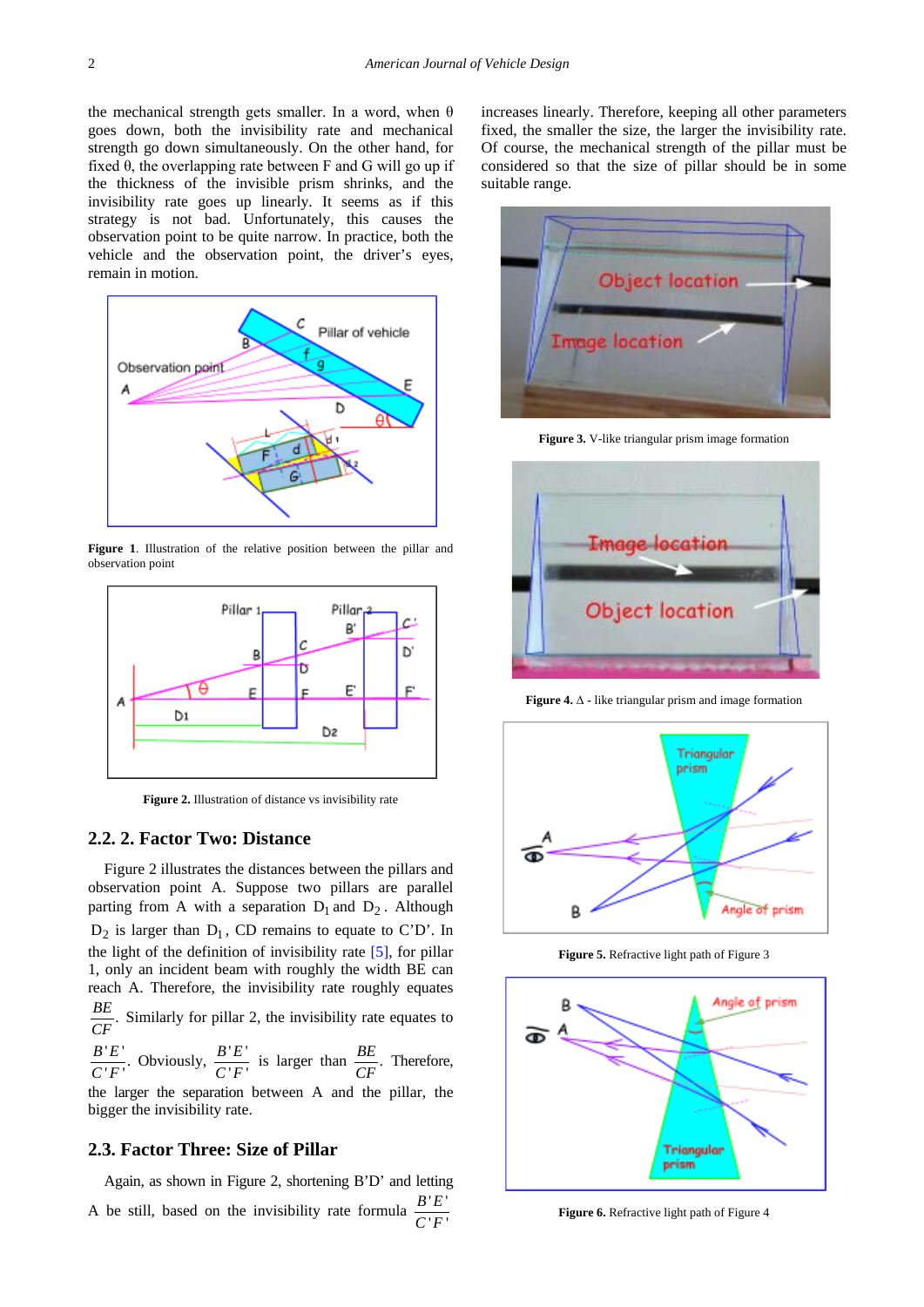

**Figure 7.** Glass chunk to refract light



**Figure 8.** Refractive light path of Figure 7



**Figure 9.** Material object and triangular prism



**Figure 10.** Image formation from Figure 9

# **3. How to Change Image Location for Various Heights of Drivers**

Given the above three main factors that impact the invisibility rate and mechanical strength of pillars, we learned that the left A-pillar is more difficult to design for a good invisible effect than the right one, because it is much closer to the driver's eye. The smaller distance causes both the invisibility rate and mechanical strength to go down linearly if the thickness of invisible prism remains constant. As has been pointed out, the smaller thickness of invisible prism means the allowed range of change of observation point to be more narrow.

In the assembly line process of manufacturing vehicles, all the same parts of the same vehicle type must be identical, no matter what the stature of drivers would be. This means for the same pillar, the image location should lay at the same point in space. However, the eye's position of various drivers of different stature is divergent. For example, if the invisible pillar is designed for a driver who is 1.7 meters tall, another driver of 1.8 meters cannot get the same invisible effect for the same pillar. How can this problem be solved?

One possible promising strategy to settle such a tricky problem is to use a triangular prism as shown in Figure 3 and Figure 4. Evidently the image location can be shifted after the accident beam is refracted by a triangular prism. Their light paths are shown by Figure 5 and Figure 6, respectively. Also the usage of a glass chunk, as shown in Figure 7 and Figure 8, can shift the formed image. If the pillar is designed for a driver of average height, say 1.7 meters, but the car is used by a driver who is 1.8 meters tall, then a triangular prism suitable to the difference of 0.1 meter can be placed so that the image location can be shifted for the driver of 1.8 meters. The invisible effect can remain approximately the same. Figure 9 and Figure 10 show the material object and its shifted image formed by a triangular prism.

In the light of the principle of image formation, shifting the image location means the observer sees the image deviating from the real position a little bit. The deviation degree depends on the magnitude of the shift. A small shift does not influence the invisible effect as a whole.

## **4. Discussion and Conclusions**

Strictly speaking, designing a good invisible support frame of vehicle relates closely to many branches of learning: mechanics, materials science, optics, and even physiology. Support frames of vehicles will always block some of the driver's view unless they are made with ideal transparent material or removed. The typical difficulties faced by the designer are invisibility rate, mechanical strength of pillar and the observation point shift due to various drivers' stature. Usually, the vehicle manufactured by assembly work line has a fixed placement of all parts. Therefore the angle of triangular prism needs to be changeable so that the image location can be shifted to meet the demands of various drivers' eyes. The triangular prism made of glass is a solid object, not continuously deformable. One easy way to change the angle of the prism is to use a liquid triangular prism, containing liquid within a solid shell. Lay such a triangular prism near invisible pillar and then change the angle of prism according to the stature of drivers. Change the angle of the prism until the driver gets the best invisible effect. However, based on the principle of image formation, the